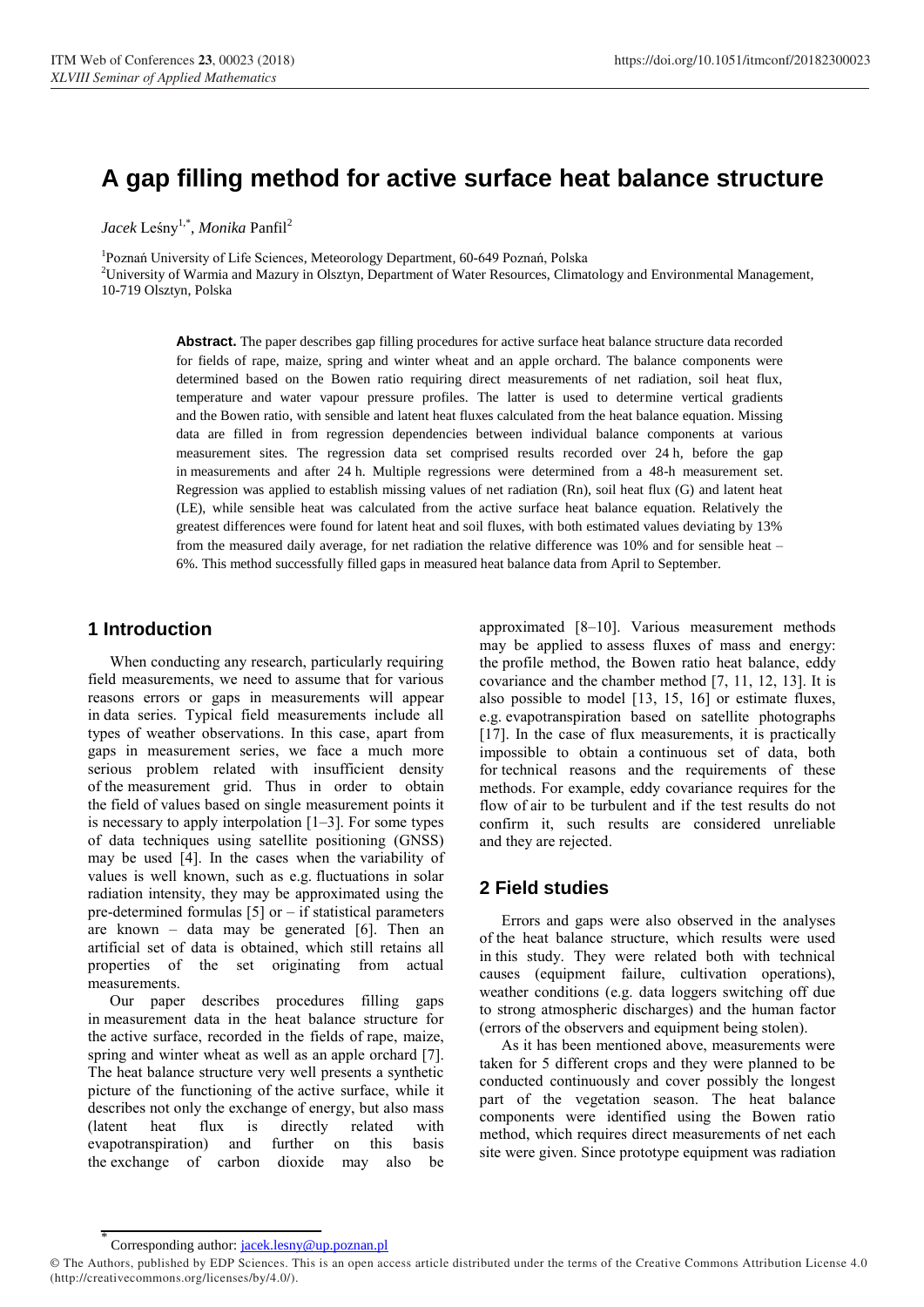

**Fig. 1.** The course of evapotranspiration in the following sites B, C, D, E and A from 3.07 to 5.07 2002, with the assumed gap in measurements in site A on 4.07.2002.

soil heat flux as well as temperature and watervapour pressure profiles. Based on the latter, vertical gradients and the Bowen ratio are established, while sensible and latent heat fluxes are calculated from the heat balance equation [\[7,](#page-4-5) [18,](#page-4-14) [19,](#page-5-0) [20,](#page-5-1) [21,](#page-5-2) [22,](#page-5-3) [23\]](#page-5-4). In order to determine the energy flux, measurements of all the abovementioned elements need to be conducted properly. Table 1 presents dates for the beginning and end of measurements at each of the sites and the percentages of the number of correct data obtained from used and recorded results were compared with literature information on the number of missing observations in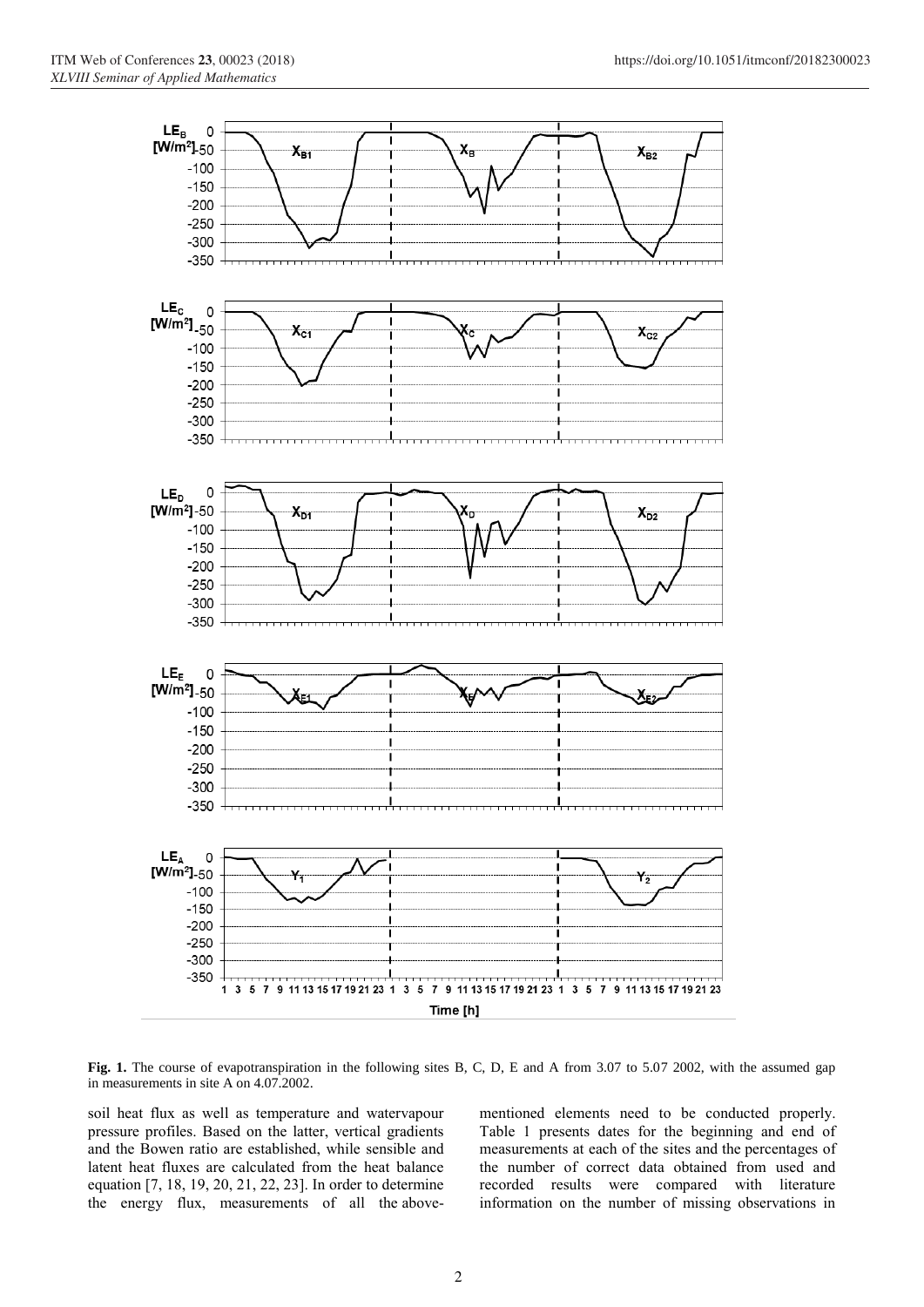comparable field measurements, it seems that the obtained number of corrected data is satisfactory (particularly as these gaps typically lasted up to several hours, with the longest not exceeding 24 h).

| Table 1. Dates of beginning and end of measurements            |
|----------------------------------------------------------------|
| in respective fields and the percentage of correct measurement |
| data $[7]$ .                                                   |

|                            |         |         | <b>Experimental surface</b> |                                              |                 |  |
|----------------------------|---------|---------|-----------------------------|----------------------------------------------|-----------------|--|
|                            | Rape    | Maize   | Orchard<br>apple            | Winter<br>wheat                              | Spring<br>wheat |  |
| Data                       | А       | в       | $\mathsf{C}$                |                                              | E               |  |
| Beginning                  |         |         |                             | 26.04.02 26.04.02 30.04.02 30.04.02 28.04.02 |                 |  |
| Finish                     | 1.10.02 | 1.10.02 | 1.10.02                     | 1.10.02                                      | 1.10.02         |  |
| Correct $\lceil \% \rceil$ | 92%     | 88%     | 85%                         | 95%                                          | 84%             |  |

# **3 Gap filling method**

Analysis of collected data series was possible only after the missing information had been supplemented. For this purpose we used equations of regression taking place between values of individual heat balance components at various measurement sites.

The methodology was described based on evapotranspiration in the days from 3.07 to 5.07.2002, i.e. for 72 hours of measurements. During those days a complete set of data was collected; however, to ensure the reliability of the picture it was assumed that 24 measurements are missing at site A from 4.07.02, i.e. in the middle of that period (Fig. 1). It was decided that the gaps will be filled in using multiple linear regression of the following form:

$$
y(x_B, x_C, x_D, x_E), \tag{1}
$$

which parameters were established treating values  $(x_B,$  $x_C$ ,  $x_D$ ,  $x_E$ ) from set  $\{X_{B1} \cup X_{B2}$ ,  $X_{C1} \cup X_{C2}$ ,  $X_{D1} \cup X_{D2}$ ,  $X_{E1} \cup X_{E2}$  as an independent variable, while value (y) from set  $Y_1 \cup Y_2$  as a dependent variable (Fig. 1). After determination of regression parameters values for the missing data were estimated:

$$
y^{\gamma}(x_B, x_C, x_D, x_E), \qquad (2)
$$

for  $(x_B, x_C, x_D, x_E) \in \{X_B, X_C, X_D, X_E\}$  (Fig 1.).

Sets  $X_{B1}$ ,  $X_{B2}$ ,  $X_{C1}$ ,  $X_{C2}$ ,  $X_{D1}$ ,  $X_{D2}$ ,  $X_{E1}$ ,  $X_{E2}$ ,  $Y_1$ ,  $Y_2$  were always selected so that they comprised 24 values each. Sets  $X_B$ ,  $X_C$ ,  $X_D$ ,  $X_E$ ,  $Y^{\wedge}$  had as many elements as there were in the gap in data. There may have been several or around a dozen values. As it was mentioned earlier, the gaps did not exceed 24 values.

In order to confirm the applicability of the described method, values obtained using multiple regression were compared with measured values. The presented procedure was applied for days from 3.07 to 5.07.2002, assuming that on 4.07 a gap occurred in the continuity of data and very high coefficients of determination were obtained for multiple regression coefficients. In order to approximate latent heat, soil heat and net radiation they were 0.94, 0.97 and 0.99, respectively. Figure 2 presents a complete course of latent heat in the above-mentioned period, while for 4.07.02 additionally a course approximated using multiple regression is presented.

Table 2 presents values of absolute and relative errors for the estimated course of heat balance components on that day (4.07.02). For some hours relative errors reached very high values, particularly in the periods when fluxes themselves were slight in absolute terms.

**Table 2.** Values of absolute and relative errors for estimated course of heat balance components on 4.07.02.

|                                                                                 |                |                |                | <b>Successively hour lack of measurement</b> |                |                |                |                |              |
|---------------------------------------------------------------------------------|----------------|----------------|----------------|----------------------------------------------|----------------|----------------|----------------|----------------|--------------|
|                                                                                 | 1              | $\overline{2}$ | 3              | 4                                            | 5              | 6              | 7              | 8              |              |
| $Rn_A$                                                                          | 9              | $\mathbf{1}$   | 11             | 3                                            | 6              | 3              | 1              | 4              |              |
| $Rn_W$ %                                                                        | 37%            | 5%             | 142%           | 16%                                          | 52%            | 58%            | 7%             | 17%            |              |
| $\rm G_A$                                                                       | $\mathbf{1}$   | 1              | 3              | $\overline{c}$                               | $\mathbf{1}$   | 1              | $\mathbf{0}$   | $\overline{0}$ |              |
| $G_W$ %                                                                         | 8%             | 9%             | 100%           | 30%                                          | 13%            | 8%             | 2%             | 1%             |              |
| $LE_{\underline{A}}$                                                            | 3              | 3              | 8              | 18                                           | 25             | 20             | 18             | 3              |              |
| $LE_W$ % $ 109\% 163\% 189\%$                                                   |                |                |                | 100%                                         | 87%            | 98%            | 131%           | 26%            |              |
| $S_A$                                                                           | 5              | $\overline{c}$ | 17             | 17                                           | 20             | 16             | 18             | 7              |              |
| $S_W$ %                                                                         | 27%            | $18\%$         | $\overline{a}$ |                                              |                | 213% 253% 532% |                | 180% 733%      |              |
|                                                                                 |                |                |                | <b>Next hours</b>                            |                |                |                |                |              |
|                                                                                 | 9              | 10             | 11             | 12                                           | 13             | 14             | 15             | 16             |              |
| $Rn_A$                                                                          | 15             | 45             | 97             | $\overline{7}$                               | 35             | 3              | 3              | 54             |              |
| $Rn_W$ %                                                                        | 22%            | 31%            | 37%            | 2%                                           | 15%            | 1%             | 2%             | 22%            |              |
| $\mathrm{G}_{\mathrm{A}}$                                                       | $\overline{0}$ | $\overline{0}$ | $\mathbf{0}$   | $\mathbf{0}$                                 | $\overline{4}$ | 10             | $\overline{c}$ | 6              |              |
| $G_W \mathbin{\%}$                                                              | 3%             | 2%             | 1%             | 0%                                           | 25%            | 25%            | 31%            | 52%            |              |
| $LE_A$                                                                          | 3              | 9              | 87             | 42                                           | 33             | 11             | 13             | 64             |              |
| $\text{LE}_\text{W}$ %                                                          | 10%            | 16%            | 56%            | 31%                                          | 29%            | 10%            | 19%            | 41%            |              |
| $\mathbf{S}_\mathrm{A}$                                                         | 12             | 37             | 11             | 48                                           | $\overline{2}$ | 25             | 18             | $\overline{4}$ |              |
| $\mathrm{S_{W}}$ %                                                              | 59%            | 53%            | 14%            | 29%                                          | 2%             | 11%            | 27%            | 5%             |              |
|                                                                                 |                |                |                | <b>Next hours</b>                            |                |                |                |                |              |
|                                                                                 | 17             | 18             | 19             | 20                                           | 21             | 22             | 23             | 24             | Day          |
| $Rn_A$                                                                          | $\overline{4}$ | 6              | 5              | 8                                            | 8              | $\overline{c}$ | 3              | 3              | 9            |
| Rn <sub>w</sub> %                                                               | 2%             | 5%             | 7%             | 30%                                          | 98%            | 16%            | 79%            | 56%            | 10%          |
| $G_A$                                                                           | 6              | 7              | 6              | $\overline{4}$                               | 2              | $\overline{4}$ | $\overline{4}$ | 8              | $\mathbf{1}$ |
| $\rm G_{W}$ %                                                                   | 32%            | 72%            | 198%           | 78%                                          | 25%            | 40%            | 32%            | 65%            | 13%          |
| $LE_A$                                                                          | 22             | 4              | 6              | 10                                           | 14             | 14             | 10             | 8              | 5            |
| $\text{LE}_\text{W}$ %                                                          | 28%            | 7%             | 16%            | 57%                                          |                | $\overline{a}$ | 149%           | 108%           | 13%          |
| $\mathbf{S}_\mathrm{A}$                                                         | 24             | 18             | $\overline{4}$ | $\overline{2}$                               | 5              | 11             | 18             | 20             | 3            |
| $\mathbf{S}_\mathrm{W}$ %                                                       | 28%            | 27%            | 10%            | 14%                                          | 454%           |                |                | 602% 992%      | 6%           |
| $Rn_A$ , $G_A$ , LE <sub>A</sub> , $S_A$ – absolute errors of estimated fluxes, |                |                |                |                                              |                |                |                |                |              |

 $\text{Rn}_\text{W}$ ,  $\text{G}_\text{W}$ ,  $\text{E}_\text{W}$ ,  $\text{S}_\text{W}$  - relative errors of estimated fluxes, where e.g.:

$$
Rn_{Ai} = |Rn_i - Rn_i^{\wedge}| \tag{3}
$$

$$
Rn_{wi}=Rn_{Ai}/|Rn_i| \cdot 100\%
$$
 (4)

 $i$  – hour, Rn<sub>i</sub> – measured value, Rn<sub>i</sub> $\wedge$  – value estimated using the multiple regression equation, analogous formulas were used for the other fluxes.

Thus results from the 24 hours preceding the period of the gap in measurements and 24 h after that period were used as a set of data to establish regression. As a result, multiple regressions were determined based on a set of 48 hours of measurements. Regression was used to determine the missing values of net radiation (*Rn*), soil heat flux (*G*) and latent heat (*LE*), while sensible heat was determined using formula (5) for heat balance of an active surface: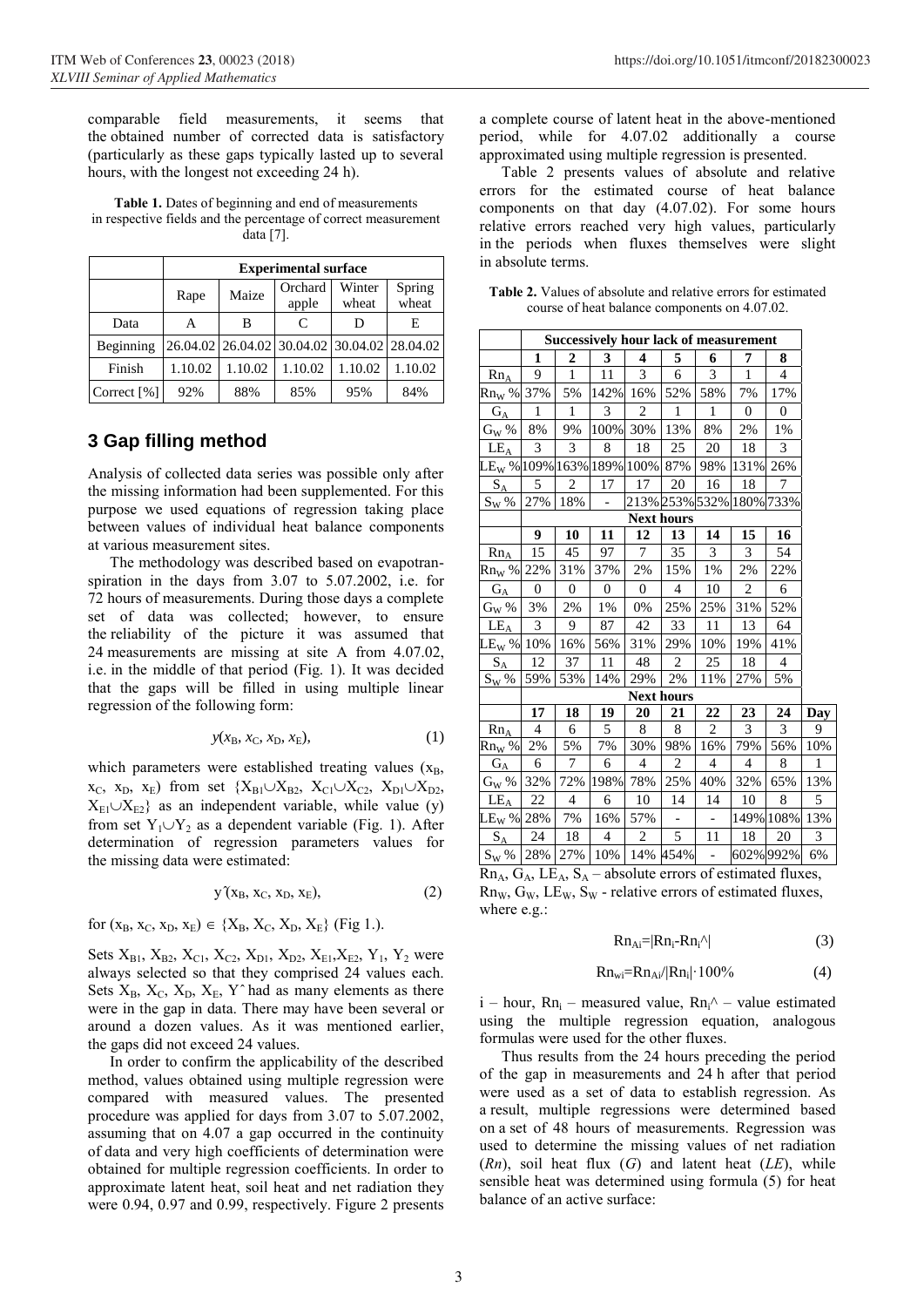

**Fig. 2.** The course of LE – latent heat flux, Rn – net radiation, G – soil heat flux, S – sensible heat flus quantities in measurements site A in the period from 3.07 to 5.07 2002 together with the course approximated by means of multiple regression (dotted line) on 4.07.02.

#### **4 Discussion**

Mean daily values of heat balance components determined on the basis of their estimated fluctuations were close to measured values (Table 2). In the presented examples the greatest relative differences were found between values of latent heat fluxes and the soil flux. Both estimated values diverged from the measured daily mean by 13%, which in absolute numbers gave -40 and -35 W/m2 for the latent heat flux as well as -8 and -7 W/m2 for the soil

flux. For the other heat balance components the situation was more promising – for net radiation the relative difference amounted to 10%, while for sensible heat it was 6%. Obviously for individual hours of measurements these differences were occasionally much greater. It needs to be stated here all the heat balance components for the active surface in the adopted notation (equation 5) in the 24-h course may take both positive and negative values. This means that at certain times of the day, i.e. around sunrise or sunset, and during rapid weather changes (the sun being obstructed by clouds, rainfall, etc.) they may assume values close to zero. This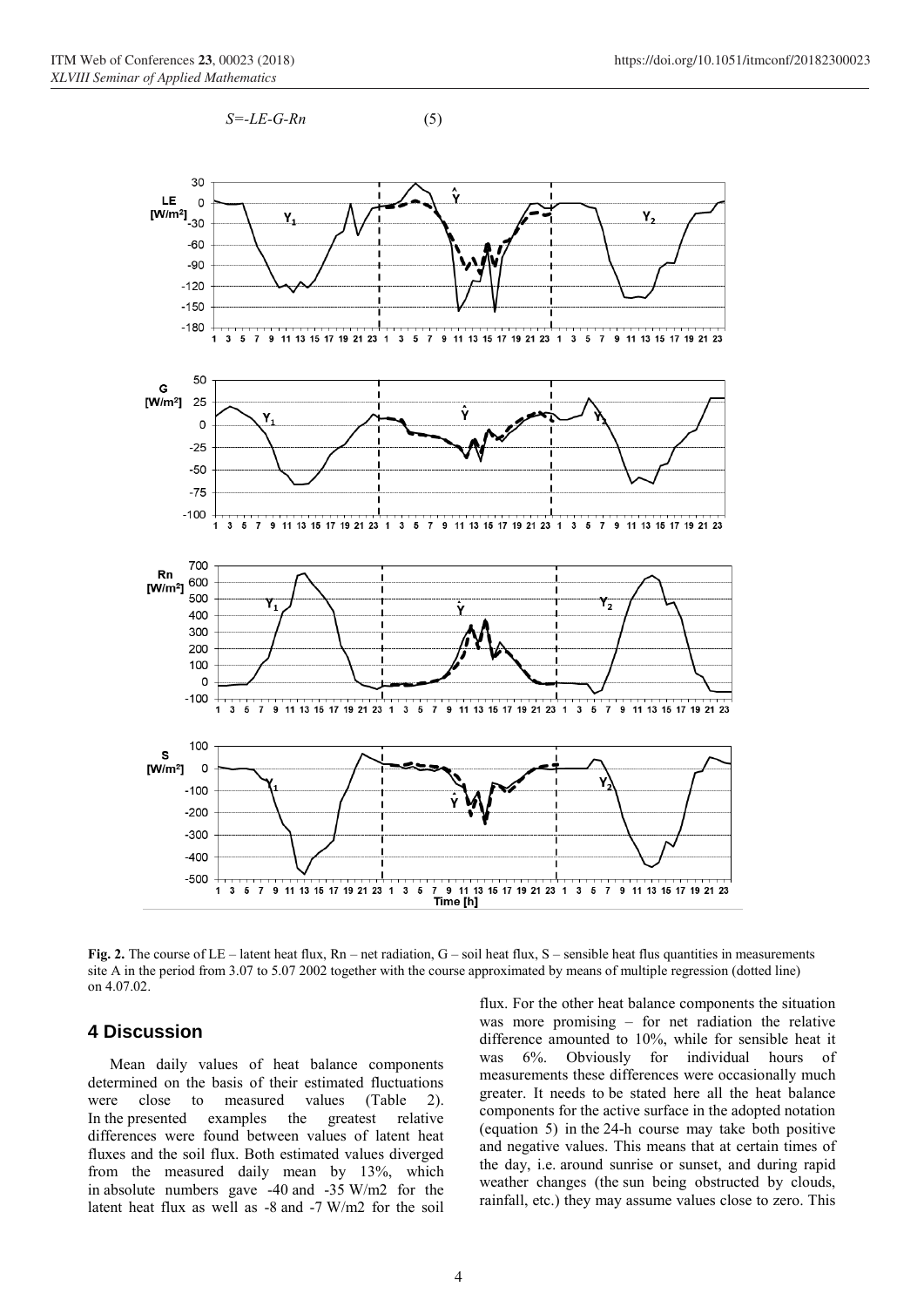in turn means that the value of the relative error of flux estimation (equation 4) may be very large, even if the actual values of the flux are slight. Gap filling using multiple regression reflects momentary fluctuations in filled in data. Figure 2 presents a reliable picture of large changes both in measured and estimated values of evapotranspiration from 11 a.m. to 4 p.m. In this case fluctuations in estimated values are smaller than those in measured values, but they are still detectable. This indicates that such gap filling also reflects situations when a process (e.g. evapotranspiration) is relatively unstable.

We also need to add here that a value close to zero for any heat balance component means that the flow of energy in this range is not observed. In this case for example neither evapotranspiration nor water vapour condensation takes place, with soil neither being heated nor releasing energy, etc. Thus these hours (with values close to zero) will be of limited importance in the total 24-h flow of energy. Such a situation took place in the discussed example of 4.07.2002.

As it was mentioned above, measurements of heat balance components at 5 active surface sites were taken from the end of April to the end of September and before the gap filling method was selected several tests had been performed. It turned out that over the entire measurement period the best similarity was found for values of net radiation, while the greatest divergence was observed for soil heat and sensible heat fluxes. This was the case for several periods, for which preliminary calculations were made to verify the gap filling method [7]. It may have been expected, since the volume of net radiation depends mainly on the amount of radiation reaching the surface and on the surface albedo, which in the described experiment did not differ considerably between crop types. In the example of gap filling given above it was assumed that 24 h of measurements are missing. In practice these gaps were much shorter and their filling was then more accurate than in this example. Nevertheless, it needs to be acknowledged that in the case of analyses of the daily fluctuations in values of heat balance components of an active surface we need to rely on actual measurement data and avoid situations when they had been filled in beforehand. In the case when mean daily values of flux are analysed, we may successfully analyse days with filled in data even when the entire 24-h period of measurements is being filled in. In the presented examples differences were as low as 13%, while in a situation when gap filling is performed for data concerning a shorter period the maximum relative error is even smaller.

### **5 Summary**

The example discussed in this paper for series of measurement data concerning values of fluxes in active surface heat balance shows that the gap filling method well serves its function. In the presented example for the determined mean daily values based on filled in hourly values relative errors did not exceed 13% at a 24-h series of filled in missing data.

For individual hours, at a longer period of gap filling, these errors may be considerably greater and in the case of analyses of 24-h fluctuations in heat balance fluxes such data should not be filled in (unless the gap filling periods were very short, maximum several hours).

The described method was successfully applied to supplement measurement data for heat balance structure at five differences surfaces. This produced 5-month hourly measurement series of heat balance components for five different crops, which definitely facilitated the performance of several further analyses.

#### **References**

- <span id="page-4-0"></span>1. J. Szturc, A. Jurczyk, K. Ośródka, A. Wyszogrodzki, M. Giszterowicz, Meteorol. Hydrol. Water Manage. **6**, 1, 3–12 (2018)
- 2. L. Katsalova, V. Shpyg, Meteorol. Hydrol. Water Manage. **4**, 2, 23–28 (2016)
- <span id="page-4-1"></span>3. L. Kuchar, S. Iwański, L. Jelonek, W. Szalińska, Geografie **119,** 1, 1–25 (2014)
- <span id="page-4-2"></span>4. N. Dymarska, W. Rohm, J. Sierny, J. Kapłon, T. Kubik, M. Kryza, J. Jutarski, J. Gierczak, R. Kosierb, Meteorol. Hydrol. Water Manage. **5**, 1, 3–13 (2017)
- <span id="page-4-3"></span>5. L.A. Hunt, L. Kuchar, C.J. Swanton, Agr. Forest. Meteorol. **91**, 3–4, 293–300 (1998)
- <span id="page-4-4"></span>6. L. Kuchar, Math. Comput. Simulat. **65**, 1–2, 69–75 (2004)
- <span id="page-4-5"></span>7. J. Leśny, Zesz. Nauk. UP Pozn. 429 (2011)
- <span id="page-4-6"></span>8. J. Leśny, J. Olejnik, Acta Agrophis. 179, 11–25 (2011)
- 9. F. Eulenstein, J. Leśny, B.H. Chojnicki, A. Kędziora, J. Olejnik, Int. Agrophys. **19**, 3 (2005)
- <span id="page-4-7"></span>10. P. Struzik, M. Kepinska-Kasprzak, Meteorol. Hydrol. Water Manage. **4**, 2, 3–13 (2016)
- <span id="page-4-8"></span>11. M. Panfil, R. Jassal, C. Arevalo, R. Ketler, Z. Nesic, N. Grant, A. Black, J. Bhatti, D. Sidders, J. Leśny, Przegl. Geofiz. **57**, 2, 245–254 (2012)
- <span id="page-4-9"></span>12. M. Acosta, R. Juszczak, B. Chojnicki, M. Pavelka, K. Havránková, J. Leśny, L. Krupková, M. Urbaniak, K. Machačová, J. Olejnik, Wetlands **37**, 3, 423–435 (2017)
- <span id="page-4-10"></span>13. J. Leśny, J. Olejnik, B. H. Chojnicki, F. Eulenstein, Acta Agrophysica **57**, 69–75 (2001)
- 14. D. T. Mihailović, B. Lalić, J. Lesny, J. Olejnik, Arch. Biol. Sci. **64**, 4, 1533–1542 (2012)
- <span id="page-4-11"></span>15. J. Nyćkowiak, J. Leśny, R. Juszczak, E. Haas, R. Kiese, K. Butterbach-Bahl, J. Olejnik, A. Blecharczyk, Ann. Set Environ. Prot. **15**, 1937– 1951 (2013)
- <span id="page-4-12"></span>16. J. Nyćkowiak, J. Leśny, L. Merbold, S. Niu, E. Haas, R. Kiese, K. Butterbach-Bahl, J. Olejnik, Reg. Environ. Change. **14**, 3, 1073–1082 (2014)
- <span id="page-4-13"></span>17. P. Struzik, M. Kempinska-Kasprzak, Meteorol. Hydrol. Water Manage. **4**, 2, 3–13 (2016)
- <span id="page-4-14"></span>18. J. Paszyński, Geogr. Pol. 22 (1972)